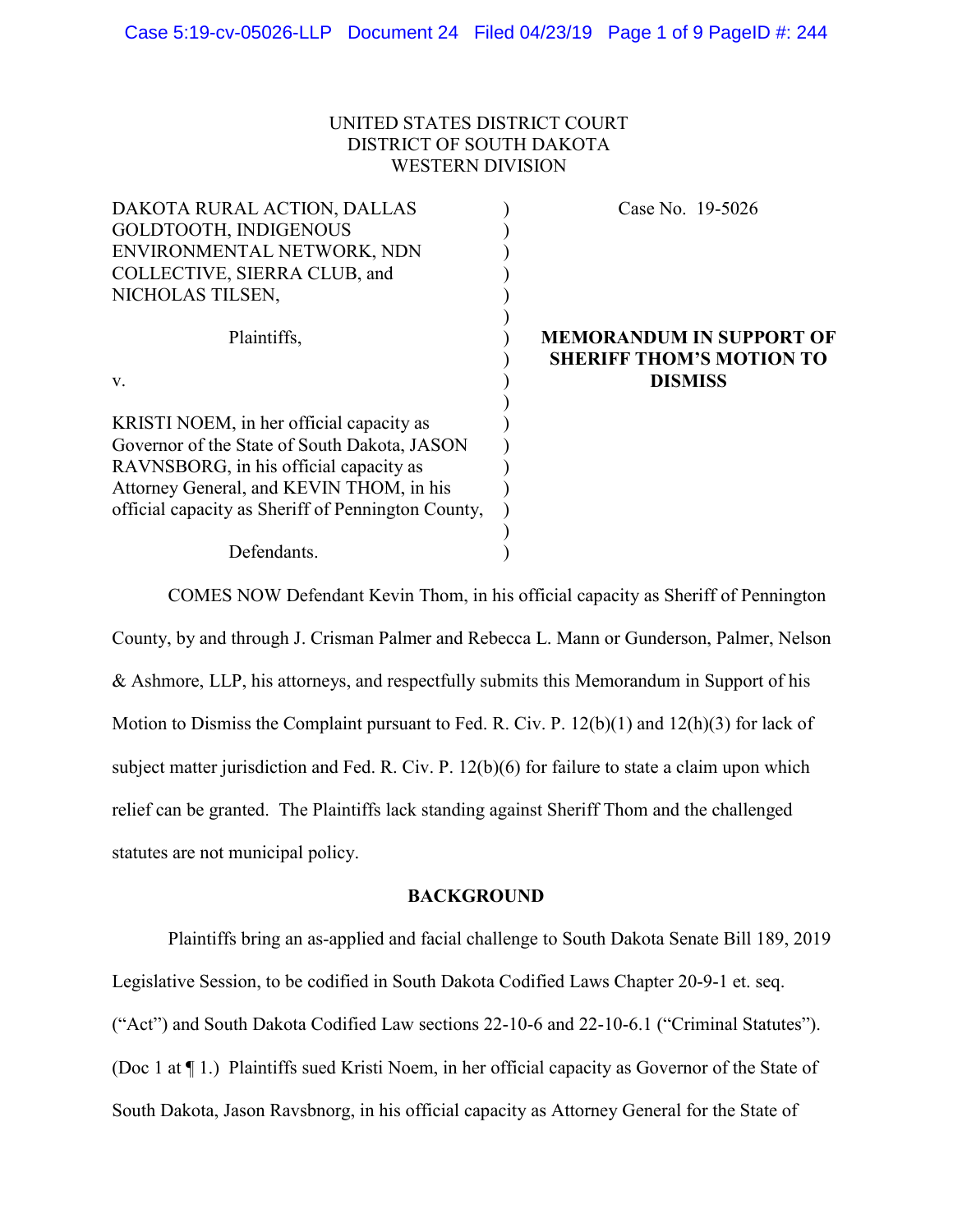South Dakota, and Kevin Thom, in his official capacity as the Sheriff of Pennington County. *Id.* at ¶¶ 14-16. Plaintiffs allege they plan to protest the Keystone XL Pipeline and to advise and encourage others to do the same. *Id.* at 13. They also allege they "are not inciting any individuals to commit imminent violent or forceful actions", and that they "advocate against the use of violence." *Id.* at ¶ 52. Plaintiffs allege they "plan to advise and encourage others to try and stop the pipeline through peaceful methods." *Id.* Plaintiffs seek declaratory and injunctive relief requesting a declaration that the challenged statutes are unconstitutional and enjoining

Defendants from enforcement. *Id.* at ¶ 93.

The challenged Act provides in relevant part:

In addition to any other liability or criminal penalty under law, a person is liable for riot boosting, jointly and severally with any other person, to the state or a political subdivision in an action for damages if the person:

 (1) Participates in any riot and directs, advises, encourages, or solicits any other person participating in the riot to acts of force or violence;

 (2) Does not personally participate in any riot but directs, advises, encourages, or solicits other persons participating in the riot to acts of force or violence; or

 (3) Upon the direction, advice, encouragement, or solicitation of any other person, uses force or violence, or makes any threat to use force or violence, if accompanied by immediate power of execution, by three or more persons, acting together and without authority of law.

2019 Senate Bill 189, § 2. The Act will be a new section to chapter 20-9, "Liability For

Torts." *Id.* No criminal liability is imposed by the Act.

The challenged Criminal Statutes provide:

Encouraging or soliciting violence in riot--Felony. Any person who participates in any riot and who directs, advises, encourages, or solicits other persons participating in the riot to acts of force or violence is guilty of a Class 2 felony.

SDCL § 22-10-6.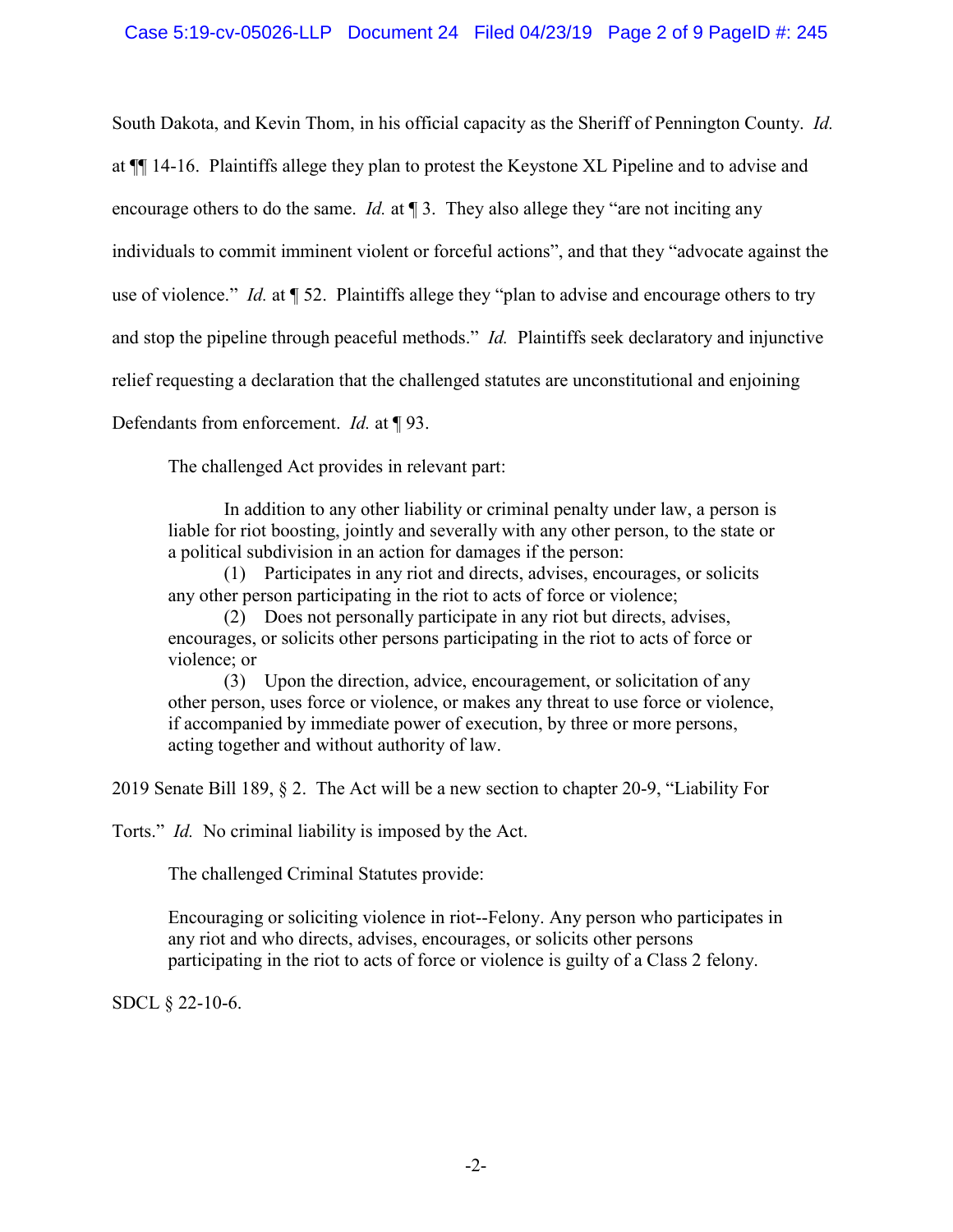Encouraging or soliciting violence in riot without participating--Felony. Any person who does not personally participate in any riot but who directs, advises, encourages, or solicits other persons participating in the riot to acts of force or violence is guilty of a Class 5 felony.

SDCL § 22-10-6.1.

#### **STANDARD**

# **1. Fed. R. Civ. P. 12(b)(1) Standard**

The legal standard this Court shall use to evaluate a motion to dismiss pursuant to Rule 12(b)(1) depends on whether the Court must resolve a facial or a factual attack on subject matter jurisdiction. *Osborn v. United States*, 918 F.2d 724, 729 n. 6 (8th Cir. 1990). A facial attack requires a court to determine if a plaintiff has sufficiently alleged a basis for subject matter jurisdiction. *Id.* As with a Rule 12(b)(6) motion to dismiss for failure to state a claim, a court evaluating a facial challenge under Rule 12(b)(1) must accept all facts in the complaint as true and view the complaint in the light most favorable to the non-moving party. *Id.* In a factual attack, however, a court does not presume the allegations to be true because the jurisdictional facts themselves are challenged. *Faibisch v. University of Minnesota*, 304 F.3d 797, 801 (8th Cir. 2002); 2 James Wm. Moore et al., *Moore's Federal Practice* ¶ 12.30[4], at 12-39 (3d ed. 2007). The court thus has wide discretion in such a case, to look beyond the complaint and the pleadings to evidence that calls the court's jurisdiction into doubt. *Osborn*, 918 F.2d at 730.

*Riveretz's Auto Care v. Citi Cards*, 2009 U.S. Dist. LEXIS 77245, at \*4 (D.S.D. Aug. 27, 2009).

Although Sheriff Thom is not presenting matters outside the pleadings, "the trial court is free to .

. . satisfy itself as to the existence of its power to hear the case." *Osborn*, 918 F.2d at 730.

# **2. Fed. R. Civ. P. 12(b)(6) Standard**

To survive a motion to dismiss pursuant to Fed. R. Civ. P. 12(b)(6), "'a complaint . . .

must contain either direct or inferential allegations respecting all the material elements necessary

to sustain recovery under some viable legal theory.'" *Bell Atl. Corp. v. Twombly*, 127 S. Ct.

1955, 1969, 167 L. Ed. 2d 929 (2007) (quoting *Ascon Props., Inc. v. Mobil Oil Co.*, 866 F.2d

1149, 1155 (9th Cir. 1989)) (omission in original). All factual allegations in the complaint must

be accepted as true and all reasonable inferences are granted in the plaintiff's favor. *Creason v.* 

*City of Washington*, 435 F.3d 820, 823 (8th Cir. 2006). "A complaint must allege facts sufficient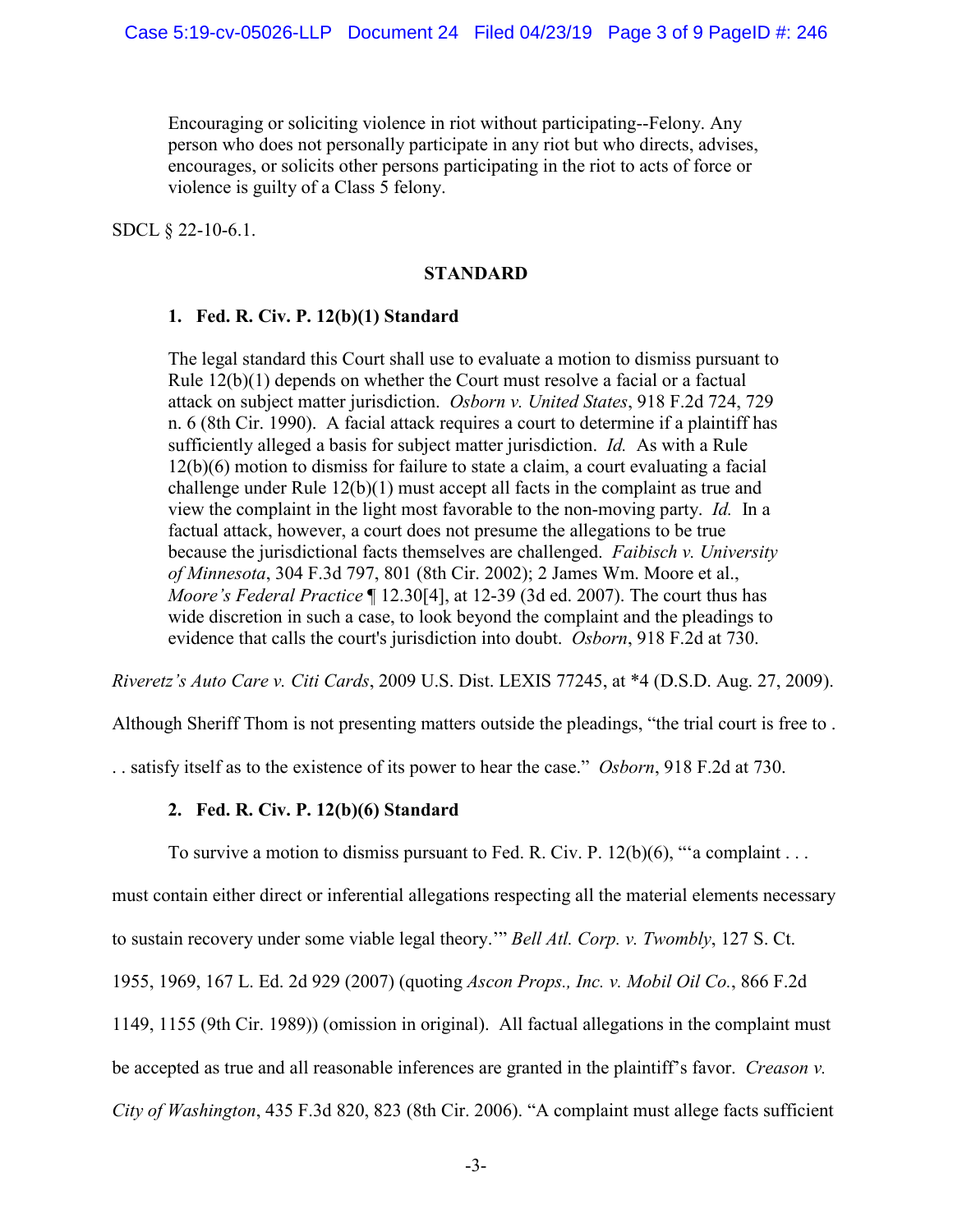to state a claim as a matter of law." *Stringer v. St. James R-1 Sch. Dist.*, 446 F.3d 799, 802 (8th Cir. 2006). "However, the complaint must contain sufficient facts, as opposed to mere conclusions, to satisfy the legal requirements of the claim to avoid dismissal." *Quinn v. Ocwen Fed. Bank FSB,* 470 F.3d 1240, 1244 (8th Cir. 2006) (quoting *DuBois v. Ford Motor Credit Co.*, 276 F.3d 1019, 1022 (8th Cir. 2002)).

#### **ARGUMENTS AND AUTHORITIES**

Federal courts are courts of limited jurisdiction and can only hear cases that are "'authorized by Article III of the Constitution and the statutes enacted by Congress pursuant thereto.'" *Gray v. City of Valley Park, Mo.*, 567 F.3d 976, 982-83 (8th Cir. 2009) (quoting *Bender v. Williamsport Area School District*, 475 U.S. 534, 541 (1986)). "The limitations imposed by Article III are usually referred to as the 'case or controversy' requirement." *Schanou v. Lancaster County School District No. 160*, 62 F.3d 1040, 1042 (8th Cir. 1995) (quoting *Arkansas AFL-CIO v. FCC*, 11 F.3d 1430, 1435 (8th Cir. 1993) (en banc)). This requirement, also known justiciability, is typically tested by three doctrines: ripeness, mootness, and standing. *Id.* "Article III standing represents 'perhaps the most important' of all jurisdictional requirements." *Gray v. City of Valley Park*, 567 F.3d 976, 983 (8th Cir. 2009) (quoting *FW/PBS, Inc., v. City of Dallas*, 493 U.S. 312, 231 (1990)).

Standing is always a "threshold question" in determining whether a federal court may hear a case. *Eckles v. City of Corydon*, 341 F.3d 762, 767 (8th Cir. 2003). A party invoking federal jurisdiction has the burden of establishing that he has the right to assert his claim in federal court. *Schanou*, 62 F.3d at 1045. "To satisfy Article III's standing requirement, (1) there must be "injury in fact" or the threat of "injury in fact" that is (a) concrete and particularized and (b) actual or imminent, not conjectural or hypothetical; (2) the injury must be fairly traceable to defendant's challenged action; and (3) it must be likely (as opposed to merely speculative) that a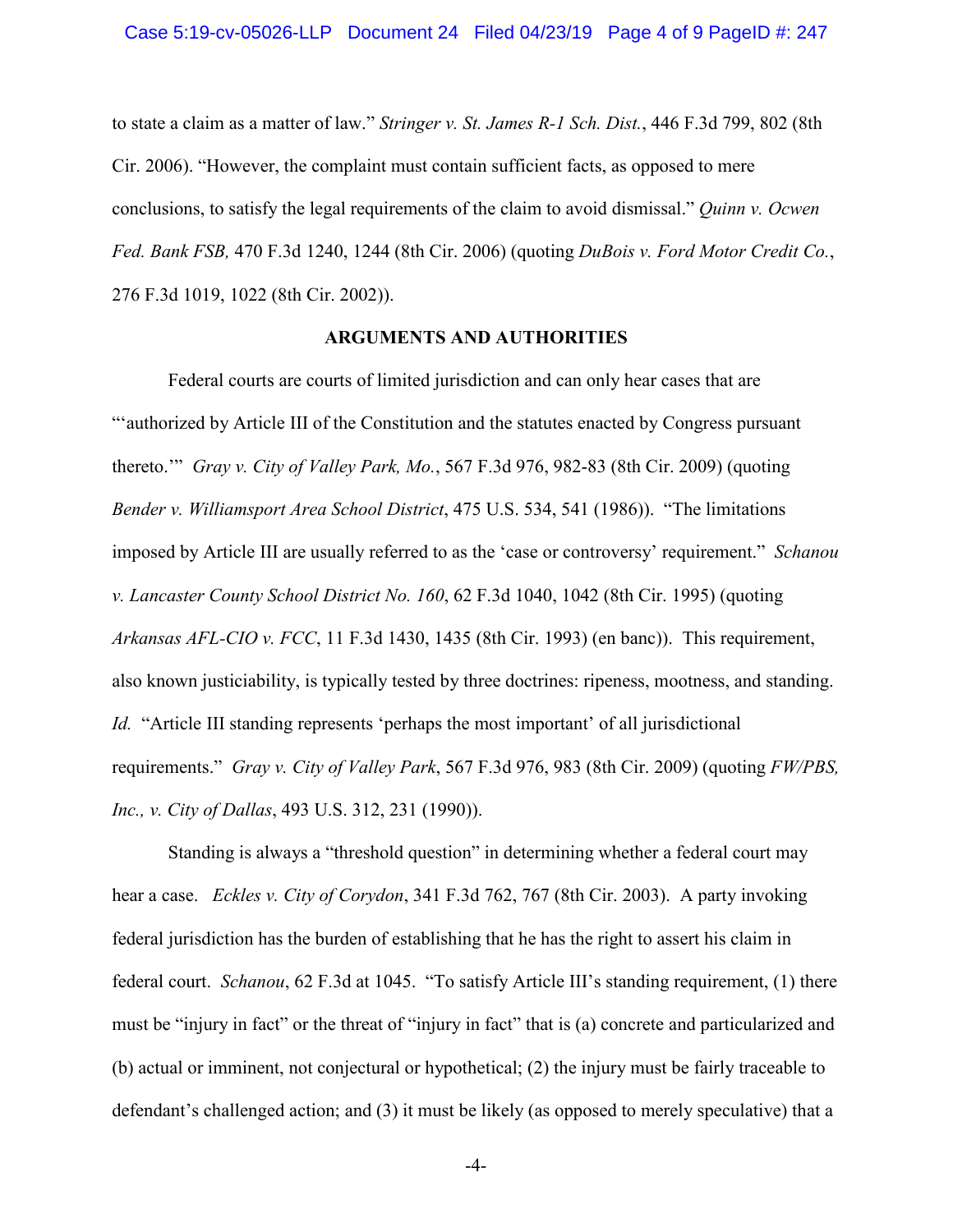favorable judicial decision will prevent or redress the injury." *Gray*, 567 F.3d at 984 (citing *Summers v. Earth Island Institute*, 129 S. Ct. 1142, 1149 (2009); *Friends of the Earth, Inc. v. Laidlaw Environmental. Services (TOC), Inc.*, 528 U.S. 167, 180-81 (2000)). Plaintiffs must demonstrate standing as to each defendant. *Calzone v. Hawley*, 866 F.3d 866, 869 (8th Cir. 2017).

# **1. There is No Injury in Fact**

An alleged "future injury may suffice if the threatened injury is 'certainly impending,' or there is a 'substantial risk that the harm will occur.'" *Susan B. Anthony List v. Driehaus*, 134 S. Ct. 2334, 2341 (2014) (quoting *Clapper v. Amnesty International US*A, 568 U.S. 398, 133 S. Ct. 1138, 1147, 1150 n.5 (2013)). The injury in fact requirement is satisfied if a plaintiff alleges "an intention to engage in a course of conduct arguably affected with a constitutional interest, but proscribed by a statute, and there exists a credible threat of prosecution thereunder." *Susan B. Anthony List*, 134 S. Ct. at 2342 (quoting *Babbitt v. United Farm Workers National*, 442 U.S. 289, 298 (1979)). A plaintiff need not "first expose himself to actual arrest or prosecution to be entitled to challenge a statute that he claims deters the exercise of his constitutional rights." *Steffel v. Thompson*, 415 U.S. 452, 459 (1974). However, a plaintiff does not establish standing if he fails to allege that he has been threatened with prosecution, that a prosecution is likely, or that a prosecution is remotely possible. *Babbitt*, 442 U.S. at 298-99.

Plaintiffs have pleaded an intention to protest the Keystone XL Pipeline by exercising their First Amendment rights of free speech and an intention to advise and encourage others to do the same. They have provided and plan to provide funding, training and other advice and encouragement to others who plan to protest the pipeline. However, Plaintiffs allege they are not inciting anyone to commit imminent violent or forceful actions, that they advocate against the use of violence, and that they plan to advise and encourage others through peaceful methods.

-5-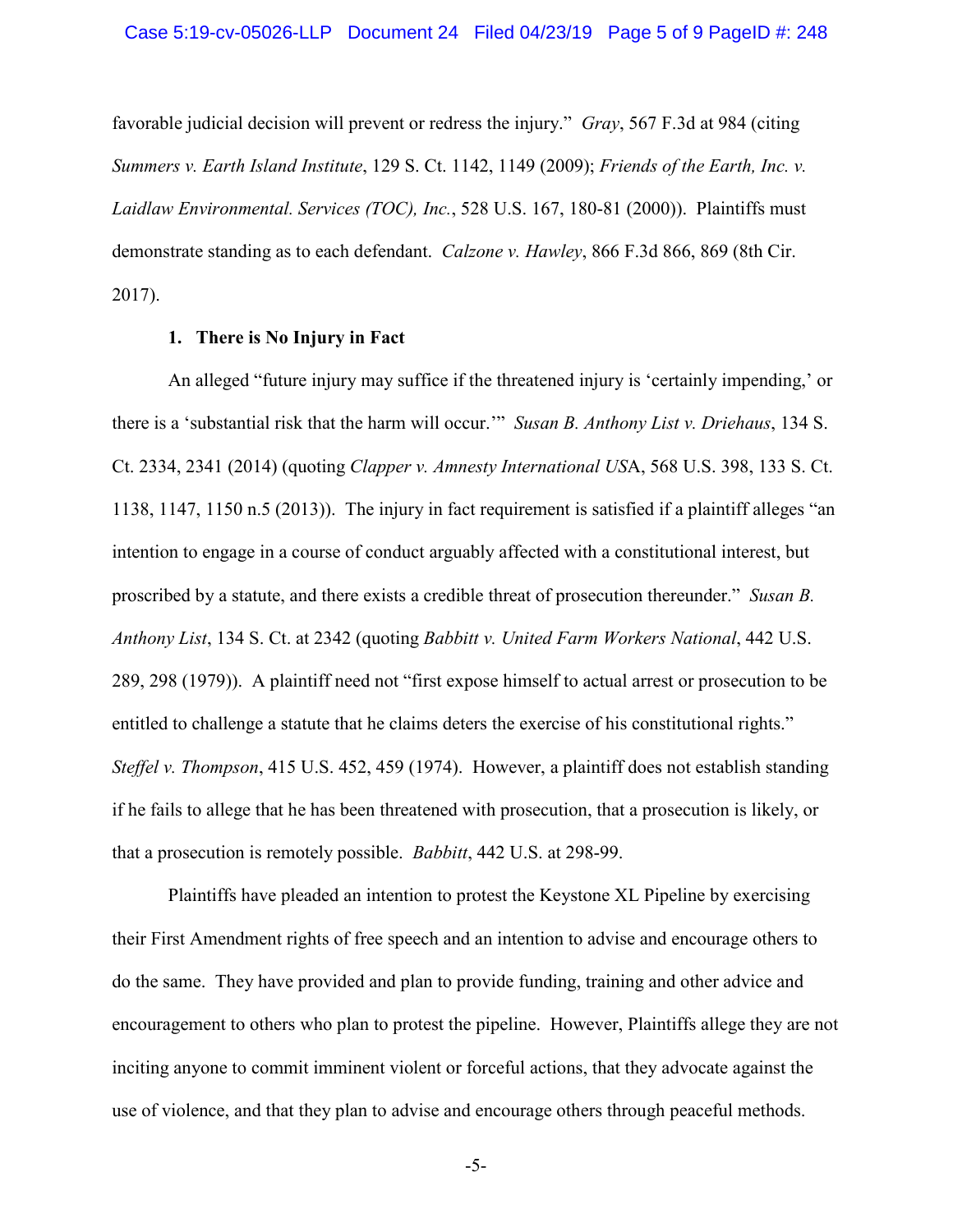#### Case 5:19-cv-05026-LLP Document 24 Filed 04/23/19 Page 6 of 9 PageID #: 249

Pursuant to the challenged Criminal Statutes, a person is guilty of a felony who "directs, advises, encourages, or solicits other persons participating in the riot to acts of force or violence". SDCL  $\S$ § 22-[1](#page-5-0)0-6 and -6.1 (emphasis added).<sup>1</sup> Plaintiffs' allege their planned conduct specifically *does not* include encouraging persons to acts of force or violence. There is no "realistic fear of prosecution" because the planned conduct does not fall within the scope of the Criminal Statutes or the Act. "As a general rule, a federal court should refrain from entertaining a pre-enforcement constitutional challenge to a state criminal statute in the absence of 'a realistic fear of prosecution.'" *SOB, Inc. v. County of Benton*, 317 F.3d 856, 865 (8th Cir. 2003) (quoting *Poe v. Ullman*, 367 U.S. 497, 508 (1961)). When a plaintiff's desired conduct falls outside the scope of the challenged statute, he lacks standing to pursue the claim. *Id.*

## **2. The Injury is not Fairly Traceable to Sheriff Thom**

"The conflict between state officials empowered to enforce a law and private parties subject to prosecution under that law is a classic 'case' or 'controversy' within the meaning of Art. III." *Diamond v. Charles*, 476 U.S. 54, 64 (1986) (emphasis added). "Thus, a controversy exists not because the state official is himself a source of injury, but because the official represents the state whose statute is being challenged as the source of the injury." *Wilson v. Stocker*, 819 F.2d 943, 947 (10th Cir. 1987) (citing *Kentucky v. Graham*, 473 U.S. 159 (1985)) (emphasis added). Suits against governmental actors in their official capacity are treated as a suit against the governmental entity itself. *Hafer v. Melo*, 502 U.S. 21, 25 (1991) (citing *Graham*, 473 U.S. at 166). Thus, the suit is against Pennington County. Although Sheriff Thom is required to "execute and enforce all the laws of this state" SDCL § 7-12-4, the challenged laws are not Pennington County's. There is no jurisdictional basis for suing Sheriff Thom to

<span id="page-5-0"></span><sup>&</sup>lt;sup>1</sup> The Act contains similar language creating liability if a person "directs, advises, encourages, or solicits any other person participating in the riot to acts of force or violence". 2019 S.B. 189,  $\S$ 2. The Act creates tort liability and is not a criminal statute that Sheriff Thom could enforce.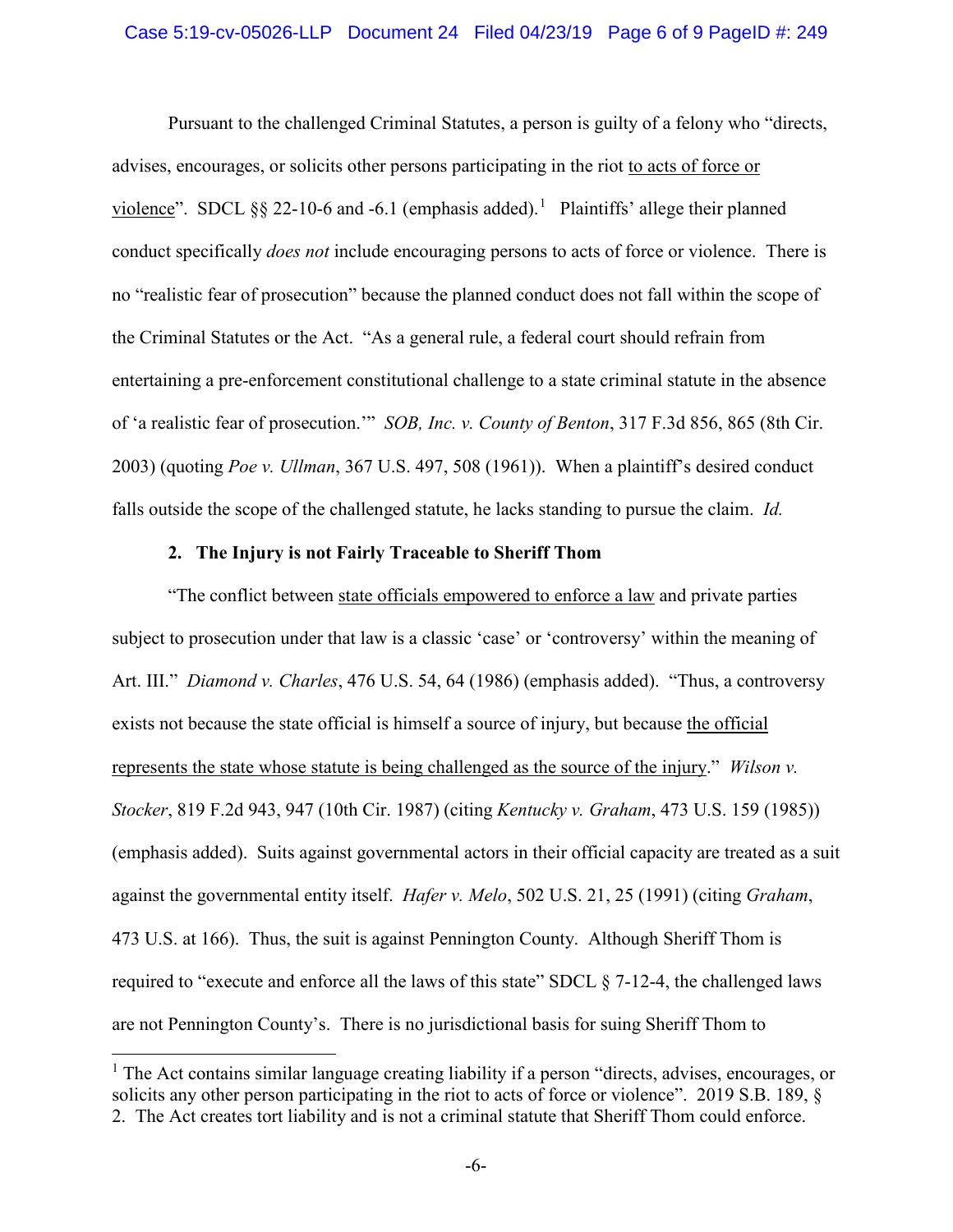challenge the constitutionality of state statutes. *See e.g. Odonnell v. Harris County*, 882 F.3d 528, 538 (5th Cir. 2018) (holding Sheriff not a proper defendant to in a suit challenging the constitutionality of state bail statutes because "the Sheriff is legally obligated to execute all lawful process and cannot release prisoners committed to jail by a magistrate's warrant-even if prisoners are committed "for want of bail." . . . State statutes, in other words, do not authorize the County Sheriff to avoid executing judicial orders imposing secured bail by unilaterally declaring them unconstitutional.") Pennington County is not a proper party to defend the constitutionality of state statutes nor should it be burdened with the expense of defending statutes it has no power to change.

#### **3. There is No Municipal Liability**

The "policy or custom" requirement set forth in *Monell v. Department of Social Services of City of New York*, 436 U.S. 658 (1978) "applies in § 1983 cases irrespective of whether the relief sought is monetary or prospective." *L.A. County v. Humphries*, 562 U.S. 29, 33 (2010). Accordingly, a claim against Pennington County requires a Pennington County "policy or custom" and enforcing a state law does not constitute municipal policy. "It is difficult to imagine a municipal policy more innocuous and constitutionally permissible, and whose causal connection to the alleged violation is more attenuated, then the 'policy' of enforcing state law." *Surplus Store & Exchange, Inc. v. City of Delphi*, 928 F.2d 788, 791-92 (7th Cir. 1991).

When a municipality is acting under compulsion of state law, "it is the policy contained in that state or federal law, rather than anything devised or adopted by the municipality, that is responsible for the injury." *Bethesda Lutheran Homes & Services, Inc. v. Leean*, 154 F.3d 716, 718 (7th Cir. 1998). "Although the Eighth Circuit has not decided whether to adopt this common-sense limitation on municipal liability under § 1983, *see Slaven v. Engstrom*, 710 F.3d 772, 781 n.4 (8th Cir. 2013), every circuit to have ruled on this issue has done so. *See Vives v.*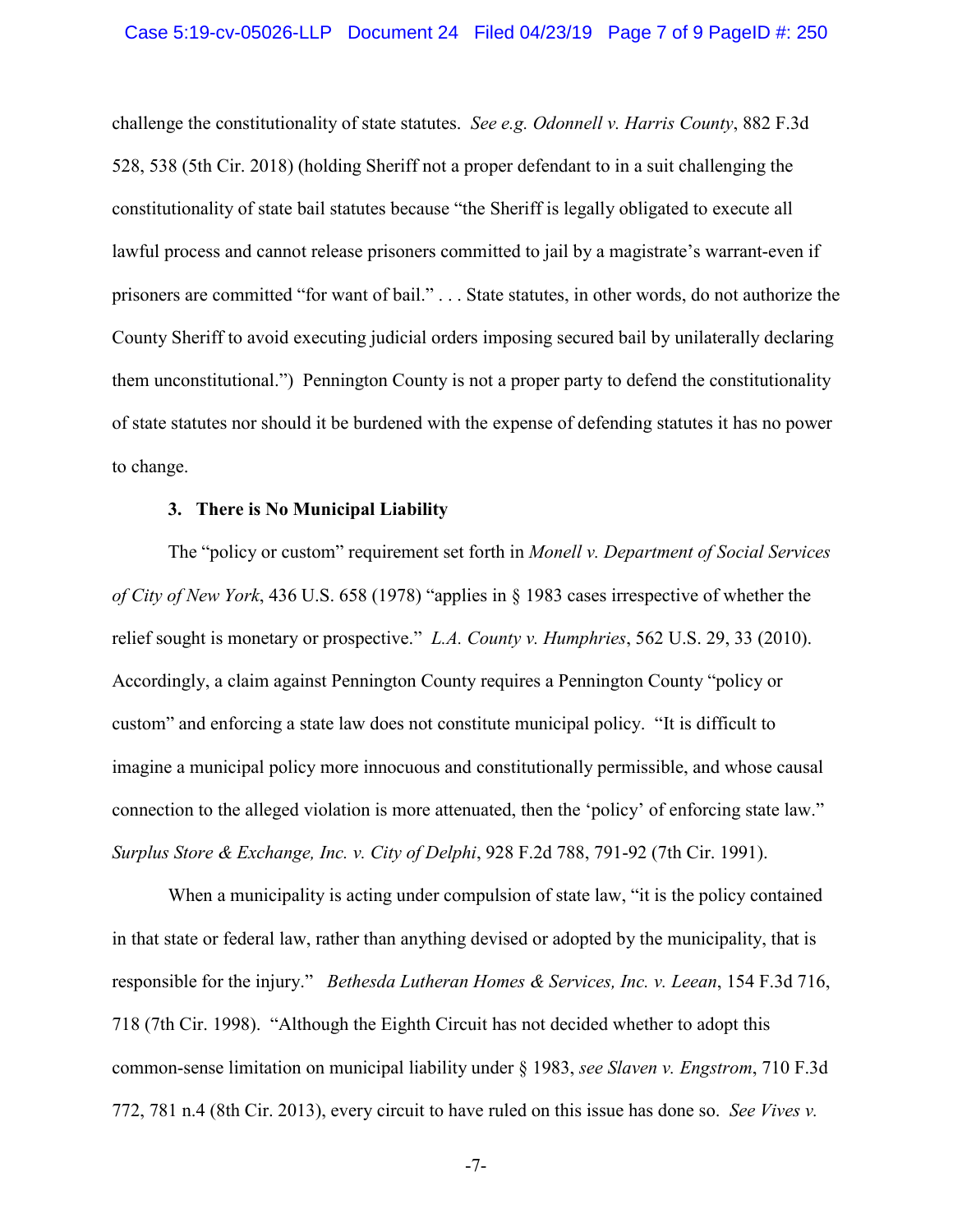*City of New York*, 524 F.3d 346, 353 (2d Cir. 2008) (collecting and analyzing cases)." *Calgaro v. St. Louis County*, No. 16-cv-3919 (PAM/LIB), 2017 U.S. Dist. LEXIS 79551, at \*11-12 (D. Minn. May 23, 2017). *See also Maynard v. Greater Hoyt Sch. Dist. No. 61-4*, 876 F. Supp. 1104, 1108 (D.S.D. 1995) ("The mere fact that local government officials acted pursuant to state law does not give rise to municipal liability.) (citing *Pusey v. City of Youngstown*, 11 F.3d 652, 657 (6th Cir. 1993); *Surplus Store & Exchange, Inc.*, 928 F.2d at 791-92)).

In *Martin v. Evans*, 241 F.Supp. 3d 276 (D. Mass 2017), two civil rights activists brought a pre-enforcement challenge to the Massachusetts Wiretap Statute naming as defendants the Boston Police Department Commissioner and the Suffolk County District Attorney. The plaintiffs sought only declaratory and injunctive relief and the court analyzed the claim pursuant to *Monell*. *Id.* at 15. The court recognized that a municipality can not be liable under *Monell* for enforcing state law if the state law mandates enforcement. *Id.* at 16 (citing *Surplus Store & Exchange*, 928 F.2d at 791; *Bethesda Lutheran Homes & Services, Inc.*, 154 F.3d at 718). However, when a municipality decides to enforce a state statute that it is authorized, but not required, to enforce, it could be creating municipal policy. *Martin*, 241 F.Supp.3d at 284-85 (citing *Vives*, 524 F.3d at 353).

In *Martin*, plaintiffs alleged a conscious decision by the police department to enforce the Wiretap statute because the police department had training materials that instructed officers they may arrest individuals who secretly record police officers performing their duties in public. *Id.* at 285. Accordingly, the complaint was not dismissed for failure to state claim pursuant to *Monell*. *See also Puente Arizona v. Arpaio*, 76 F.Supp.3d 833 (D. Ariz. 2015) (*Monell* analysis applied to county defendant in challenge to identify theft law). In the case *sub judice*, there are no allegations of any Pennington County policy or custom. The only alleged source of injury are state statutes. State law requires sheriffs to enforce "all the laws of this state". SDCL § 7-12-4.

-8-